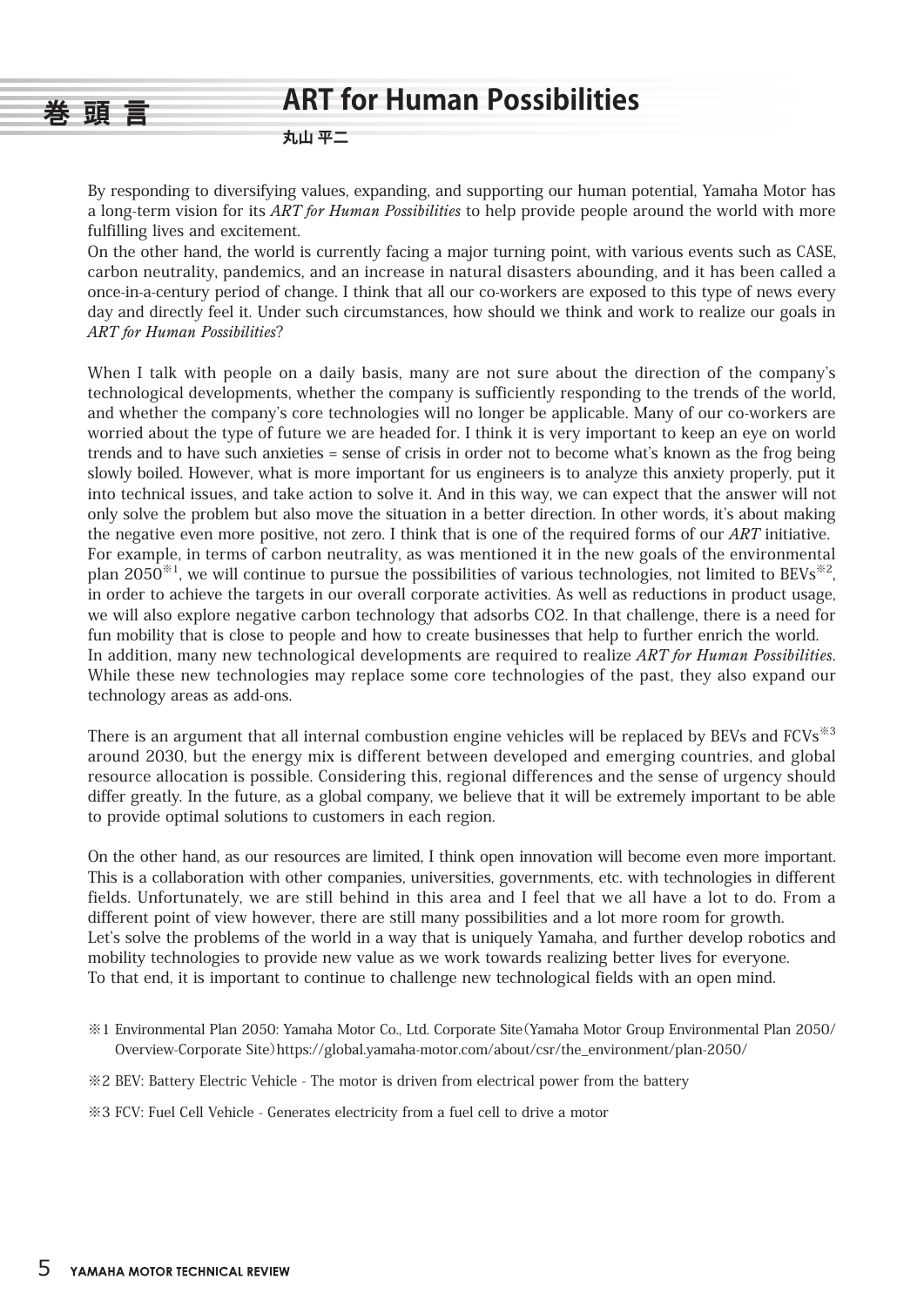

出典:ヤマハ発動機 統合報告書2021(2020年12月期)

 当社は、多様化する価値観に応え、人間の可能性を伸ばしサポートすることで、世界の人々に豊かな生活と感動を 提供する長期ビジョン ART for Human Possibilities を掲げています。

 一方で、現在、CASE、カーボンニュートラル、パンデミック、自然災害の増加など様々な出来事があふれ、世の中は 大きな転換期を迎えており、100年に一度の変革期とも呼ばれています。皆さんも毎日これらの情報に触れて実感さ れていることと思います。そのような状況下で私たちは ART for Human Possibilities を実現するために、どのように 考え、取り組んでいけばよいのでしょうか。

 日頃、皆さんと対話させていただくと、会社の技術開発の方向性が良くわからない、世の流れに対する対応は充分 なのか、自分たちのコア技術が通用しなくなるのでは?などの不安の声を多く耳にします。常に世の流れを注視し、こ のような不安=危機感を持つことは、いわゆる茹でガエルにならないためには、非常に大事なことだと思います。しか しながら私たちエンジニアにとって、より大事なことは、この不安感をきちんと分析して技術課題に落とし込み、行動 を起こして解決を図ることです。そしてその際には単なる課題解決だけではなく、状況をより良い方向へ向かわせる ような答えが期待されます。つまり、マイナスをゼロではなく、更にプラスにすると言うことです。それが、ART の求めら れる姿の一つなのだと考えます。

 例えば、カーボンニュートラルに関して、環境計画2050※1の新目標の中でも触れましたが、企業活動全体での目 標達成のために BEV<sup>※2</sup>に限らず、様々な技術の可能性を追求していきます。製品使用時での低減に加えて、CO2を 吸着するネガティブカーボン技術も探索します。そのチャレンジの中で、人に寄り添える楽しいモビリティや世の中を 豊かにするビジネスを如何にして生み出せるか、が求められているのです。

 また、ART for Human Possibilities 実現のためには多くの新しい技術開発が必要となります。それらの新しい技 術は、今までのコア技術にとって代わるものとなる可能性もありますが、アドオンとして私たちの技術領域を更に広げ るものでもあります。